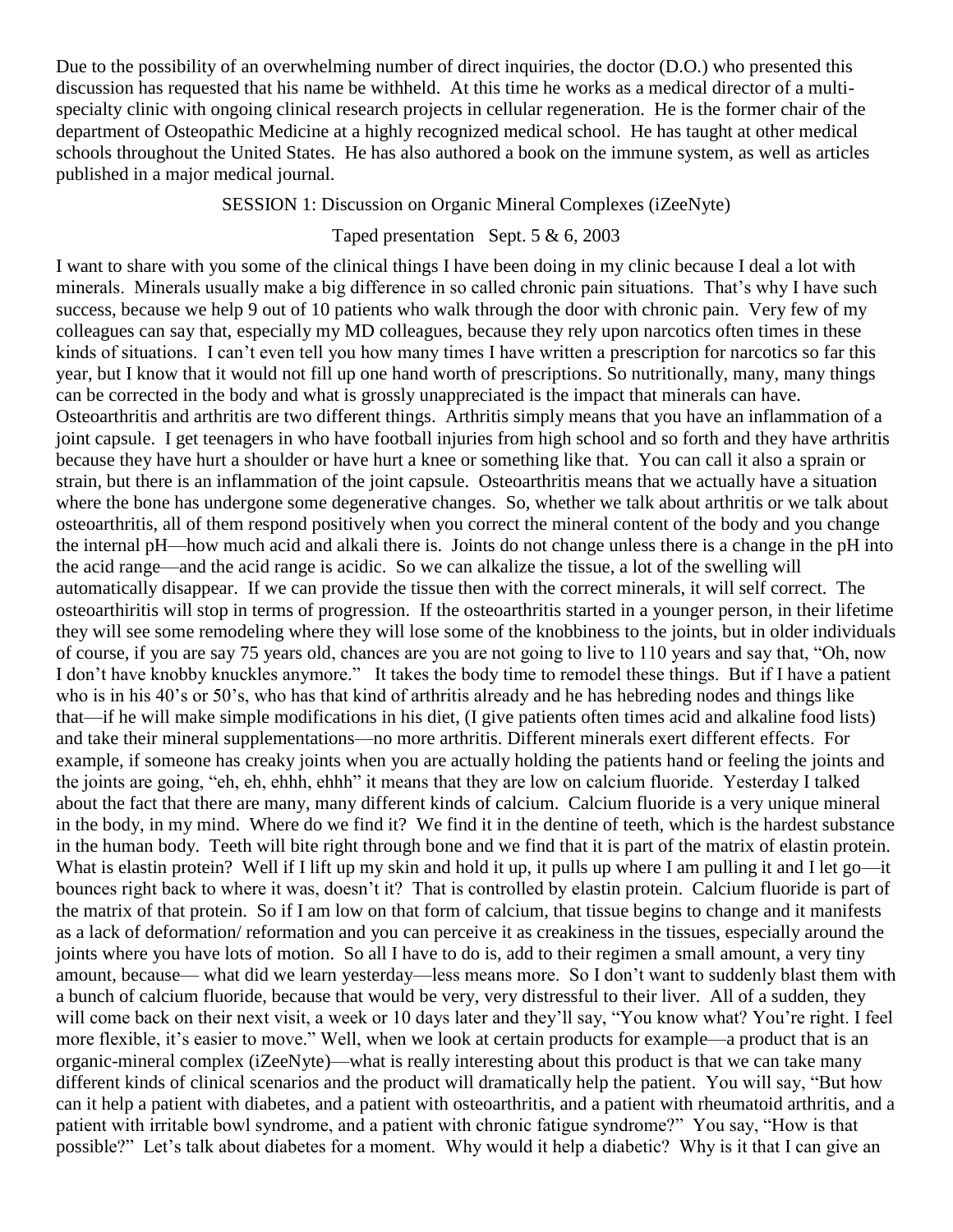organic-mineral complex (iZeeNyte) to a diabetic patient and I know that after a certain period of time, as I monitor their blood sugar and their urine sugar, I know that I can start to decrease their insulin? If I keep them on it, I may even get them off insulin or if they are on one of the oral glycemic agents (they are easiest to get rid of). If the pharmaceutical companies that make those drugs knew how often I am taking patients off, they would probably send a hit man. Because I get every patient that comes to see me, who's on oral glycemic agent, I get them all off. Why? Because if you understand how the physiological mechanisms work, all we have to do is, modify how the cell membrane is behaving through the foods they are selecting, the supplements they are taking, and the cells respond. What happens in diabetes is that we develop insulin resistance. What does that mean? It means that as the pancreas makes insulin to control your blood sugar level, the insulin can't find a site to plug into on the cell membrane to get the sugar out of the bloodstream into the cell. Because if we get the sugar out of the bloodstream into the cell, only one thing happens to that sugar—it's converted into ATP—your little energy packet—to drive whatever the enzymes are wanting to do; to do whatever the cell wants to do in terms of helping itself, helping its neighbors within its community of fellow liver cells, fellow pancreatic cells, fellow cardiac cells. The cells live in communities. If I can modify the cell membrane and provide it the different minerals that drive the enzymatic reactions, insulin works just fine. So what I have do is, I have to put patients on high doses of omega 3 fatty acids. Why? At least in the United States the American diet is way too high in the omega 6 fatty acids. Why? Because back in the 40's and 50's they found that the quantity of lard consumption and tallow consumption was having an impact on coronary artery disease. So they said, let's go to vegetable oils, because they function differently in the body—which is true. The problem is that omega 6 fatty acids, like corn oil (that's one of the most common ones used in the U.S., because we have a corn belt which produces a lot of corn), is like building a house with no windows and no doors as cell membranes are constructed of that fatty acid. It is hard to get things in and out. So we have really tough membranes, and we have very difficult exchange reactions. When we are talking about diabetes, glue bodies or the little things that the insulin plugs into. They are synthesized where? Where are they constructed? At the level of the nucleus of the cell—that means they have to be transported to the underside of the membrane, inserted through the membrane so that the insulin from the outside produced by the pancreas, can come along and plug into that molecule, open up the channel, and glucose flows from the blood into the cell so it can change into ATP. That's the process—very simple. But if I have no windows and no doors, how am I supposed to fit the glue body through, so the insulin can plug into it, so we can bring all those pizzas and pies inside the house of the cell? Now in addition to that there are certain minerals that are associated with this process. Chromium is a very important mineral in this process. In organic-mineral complex (iZeeNyte), these are several forms of chromium. Vanadium is another mineral that is involved with this process. In the OMC (iZeeNyte), we have different vanadium complexes. Plus, yesterday I said that with the OMC (iZeeNyte), the carbonatious ones, we have how many ways for those to get into the cell? Six! And with the oxy ones—how many do we have? Seven! And with most things, like a mineral salt, we have? One! Do you begin to understand the dynamics of how powerful this kind of product is? So as a consequence, I start a patient on high doses of omega 3 fatty acids and I start them on OMC (iZeeNyte) and it doesn't take long before—if you don't modify their insulin level—they start to have hypoglycemic reactions. Why? Because the cells start to take the glucose in, and now they have too much insulin, so now you have to drop it. As they continue to take it and more and more cells begin to recuperate and say, "Wow, finally I can get this dog-gone glue body out there, so that we can get this glucose in here. Before I kept sending signals to the brain that says we're starving, would you please go and find some food?" And yet, your blood sugar levels are 300, so what does the body do? The body, after you eat, gives you 3 or 4 hours to so something with that food. After 3 or 4 hours, the brain says, "Blood sugar, sugar levels are too high, obviously we were mistaken, the cells aren't calling for that much food", so it initiates the conversion process and the sugar is turned into triglycerides. Triglycerides are fat—so the body stores it as fat. If we can get the glucose from the blood stream into the cell, it is never converted to fat. Never! Only to energy! So that's one way I've been using the OMC (iZeeNyte). Now in south Florida, we're called the Sunshine State. You can tell from my Celtic background and my northern European background that the sun and I don't interact a great deal. We came to an understanding about that a long time ago. But I see a lot of people from the north. In the town I live in, there are between 50'000 and 60,000 Canadians that show up here in November, and they hang around for a number of months. I have a fair number of Canadians in my practice, mostly from Eastern Canada, Ontario and Quebec. They get sun burnt, and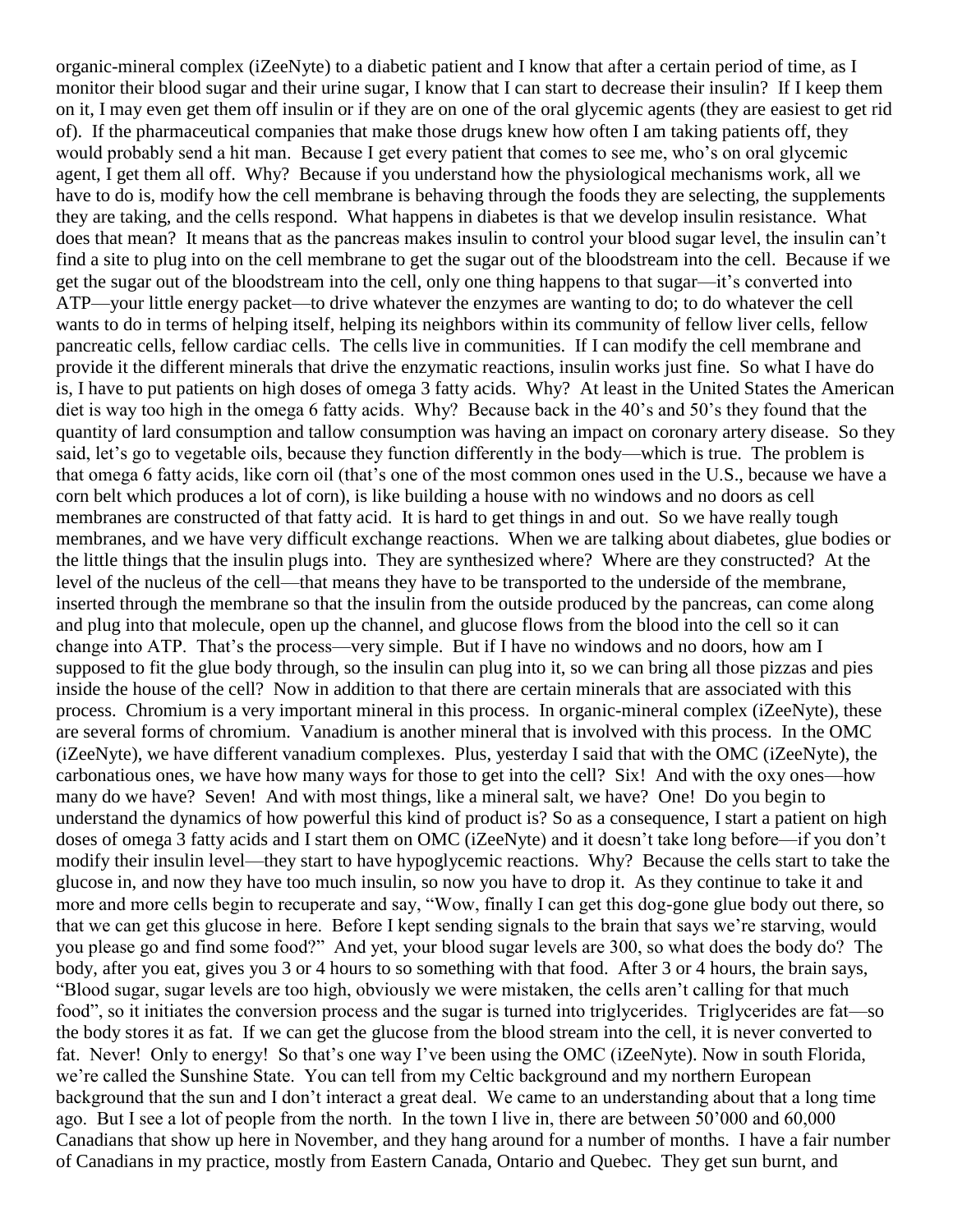sunburns can be to the point where they develop blisters. With the OMC (iZeeNyte), all I have to do is apply it topically and have them repeat that—the sunburn does not go to blistering, it will disappear. They will still often times have some skin flaking, but you cannot see any obvious damage to the tissue. Versus anything else that I have ever used, there is sun damage, which is called "actinic" damage. I've had a couple of female patients who have come in, that have had burns on their hands from the oven or the stove that had already started to blister and so forth. The moment that we start to use the OMC (iZeeNyte), the blister will recede, so that usually by the next day you see no blistering. So those are two different kinds of burns and they respond very well. I have used it with patients who have psoriasis because I've gained a bit of a reputation for that. I've taken some really severely horrible cases of psoriasis. I have some other equipment in my office that I have specifically developed. I have something called a "harmonic laser" that is very god at helping to signal cells to what to do to help repair themselves. You see, cells communicate in many different ways. I tried to convey that to you yesterday. There are many different ways that cells communicate. Light is one, vibration or sound is another, and electromagnetic fields are another. I use these in my practice to help cells understand what they need to do to cooperate with one another to correct things. So I've taken patients who have psoriasis so badly, that the joints in their fingers (where the folds are) are cracking with the movement and weeping lymphatic or clear fluid—the skin is raw and feels like sand paper. They've gone through cold tar baths. They're using topical and oral steroids, oral chemotherapy agents and ultra-violent light treatment and they're not making any progress. I start them on OMC (iZeeNyte) topically, orally and by injection. I'll do some intravenous. Within a week, they can move their hands. There is no more cracking. They require about 10 treatments. I had one patient, an elderly Chinese gentlemen, who was really in bad shape, come to me from the University of Miami, where they worked with him for two months and he was not making any progress. He took 11 treatments. His skin was still bright pink, but as far as his family was concerned, I had cured him. I don't use the "C" word myself, but that's what they said. So it works really great for that. Now, with the psoriasis patients, what most people don't understand because it's not in the medical textbook, and some of my gastro neurology friends might ask, "How do I know this?" Well, I know because I do physical examinations of my patients, and I find where things are malfunctioning. Every psoriasis patient has a gut problem. They are absorbing toxins they should not be absorbing. They are absorbing molecules of size they should not be absorbing, and the skin is trying to get rid of these toxins and the skin reacts. We only have four ways to get rid of toxins or garbage from the body. Perspiration, respiration, urination, defecation, and that's it. There is a fifth one that the body does, and that's called surgery. I've also used the OMC (iZeeNyte)—just to make sure you understand: it stops arthritis. I've used it with patients who have had an injury to an area. They may have re-injured that area and what happens is, the cells lose their internal content of trace minerals in the repair process. Whenever we have a trauma to an area; whether it is from a motor vehicle accident, or being clipped by someone on the football field, or someone coming down from a shot while playing basketball and their elbow smacked their opponent, or here in Canada, they got beat up in the hockey rink. When tissues are traumatized this way, they have to go into overdrive to start to repair things from scratch, so to speak. So as a consequence, they use up all their internal resources for mineral content in the construction of whole new enzyme systems. So the tissues are repaired now. It looks like they got it back, but then they go back and they will injure the same area. And you say, "Why? Was it bad luck?" NO. Usually it is because that tissue is still weaker. It still did not fully recover, and yet they went out to play as if nothing was wrong. That is why there is a lot of re-injury to these things. Then they are side lined for X number of months, and the body is just not repairing itself. Why? The minerals are not there for the enzyme systems to work. If I don't have the minerals there, enzymes are like a hot-air balloon. They're there, they're moving, and they are doing something slowly. If I add in a co-factor, which is a mineral, which is usually a trace mineral, then all of a sudden I am in an airplane. Now we are definitely getting somewhere. When I use an OMC (iZeeNyte), the enzyme activity increases an incredible amount. It is difficult sometimes to imagine that kind of increase. How much money would you say you have in your purse or pocket, \$40? And you need \$97, O.K. The reason I am asking is, that with \$40—your enzyme system can accomplish a certain amount in a, 24 hour, period of time. With \$97, you can accomplish twice the amount of work in the same amount of time. When I use the OMC (iZeeNyte),  $$40 + $97 = $137$ . So if I took what that cell has and what this cell has and put them together and let them just die, now, because I have \$137, I certainly can do things better than those two cells. With the OMC (iZeeNyte) we increase enzyme activity a billion times. Do we have a billion dollars in this room? No. Can you imagine if you could suddenly bring in a billion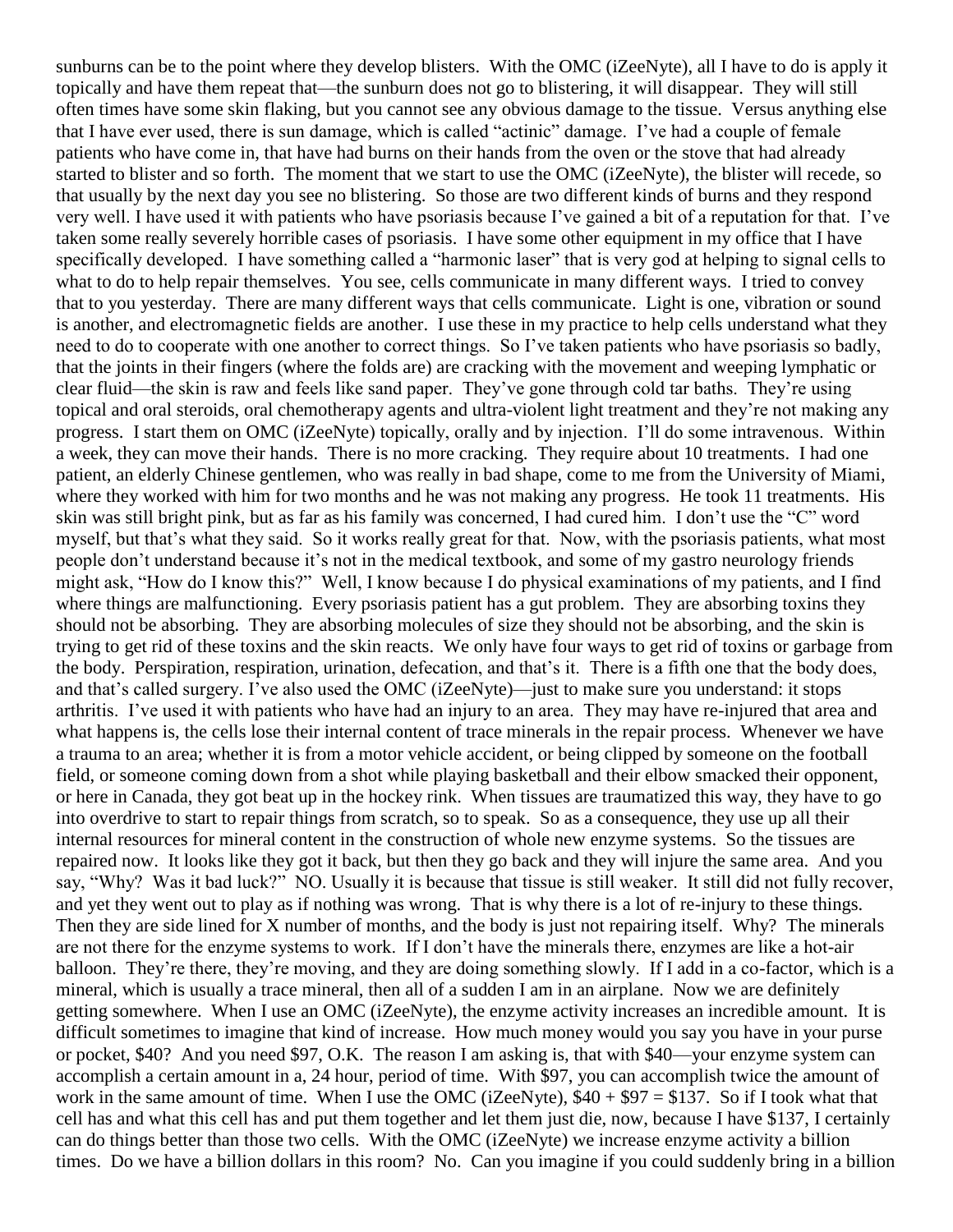dollars in this room? What could all of you as cells do with your lives? So when I look at tissue repair rates, I use the OMC (iZeeNyte) in post-operative patients. In south Florida, we have a fair number of plastic surgeons, and I know ahead of time that some of my patients are going in for surgery. So, I start them on an OMC (iZeeNyte) supplementation. And I say to them when the plastic surgeon finishes the surgery, he and his staff will be astounded and amazed at how quickly you are going to recover, and they will come back to me and say, "You're right, they can't believe how fast I am repairing. They can't believe how quickly everything is looking so great. I am their wonder patient." Why? Because, minerals are what we need for our enzymes to work efficiently! When I have certain combinations of minerals: not just a single mineral but a combination of minerals, what happens is amazing. Whether we look at diabetes or we look at congestive heart failure, heart disease—what is the root cause of heart disease? I say this to some of my cardiology colleagues, and they look at me as if I was from outer space—and yet in the clinical literature, it is crystal clear from research that has been done in Europe and in Russia and in China, heart disease starts with a copper, zinc imbalance in the body, because they work as a pair. And I can have okay zinc levels, but I not have okay copper levels and the heart tissue deteriorates—I can have okay copper levels, and not have okay zinc levels and the cardiac tissue deteriorates. I only have one cardiologist colleague in south Florida, who has a minor cardiac infarction—they had a cardiac myopathy, they had a cardio megaly, they had a left sided congestive heart failure, they had a right sided congestive heart failure—can you make a suggestion to them in terms of what they can do to help themselves? YES! Now, does it mean they should also modify their diet? YES! But you would witness miraculous changes in that individual compared to anybody else you would like to look at as a patient population, if you re-mineralize that patient or re-mineralize that individual. So I cannot emphasize that enough.

Question: Can a patient, who has had a heart attack and has coronary artery disease just take OMC (iZeeNyte) and is that all he needs or does he need something else as well? Answer: Let us talk about coronary artery disease. There are certain scenarios where it would help very quickly, and there are certain scenarios where it would help slowly, and if we did something else in addition, it would make it just as quickly as the other. So now we need to look at specific examples. Coronary artery disease is not a single ideology, not a single reason. For patients should have increased homocystine production. Homocystine is an amino acid complex that will crystallize. Now, why will it crystallize? Do you remember what I said yesterday? That amino acids are the building blocks of protein and every protein in the body, whether we look at human beings or we look at an earthworm, every protein is a crystalline substance. So homocystine will crystallize, but the crystals that form have sharp edges. If they happen to impact other cells or walls or membranes in the body, they can create little tears or rips. Well, where is this most likely to happen? Wherever things are under high pressure in the body and moving. Where do we have high pressure moving systems? In the arteries! Especially the cardiac arteries! Our heart hoes 7 days a week, 24 hours a day, non-stop. So it has the most opportunity to have crystals, like little pieces of glass striking the surfaces of these vessels. Does that make sense? The OMC (iZeeNyte) will stop that. But that is only one ideology for coronary artery disease. Another ideology is that there is a type of organism called micro bacteria or micro bacterium. These are very tiny bacteria. Sometimes even biologists refer to them as bacterio-aides—meaning they resemble bacteria. But are they really bacteria or are they simply large viruses? So are they small bacteria or large viruses? Who cares! It is an organism, that when it attaches to a wall and a vessel area, preferentially starts to attract and grab out of the system—cholesterol. Why? Because it builds a nest for itself literally in the cholesterol, so you get sequential layering just like you're building up coral from the ocean. What's underneath becomes dead, but we have several layers of bacteria that are building their little walls until pretty soon, you have this concretion coming in and suddenly you have no circulation through that artery. So in that case, first of all, we need something that will keep the cholesterol suspended in circulation if we are starting to dissolve it, and we can do that with chelators—and we need something that will kill the bacteria so it does not happen again. There are different ways we can go about this. But tetracycline molecule is the single best choice. The micro bacterium will die with that in the circulation. So you can then use a chelating agent to help dissolve the plaque. It takes something like the omega 3 fatty acids which come from salmon or fish oils—it also comes from borage oil—I make sure that the plaqueing can't occur. Also, if you have plaqueing that you are afraid is going to break off and maybe go up and hit the brain and have a stroke—the combine the omega 3 fatty acids prevent that kind of sloughing. So they do many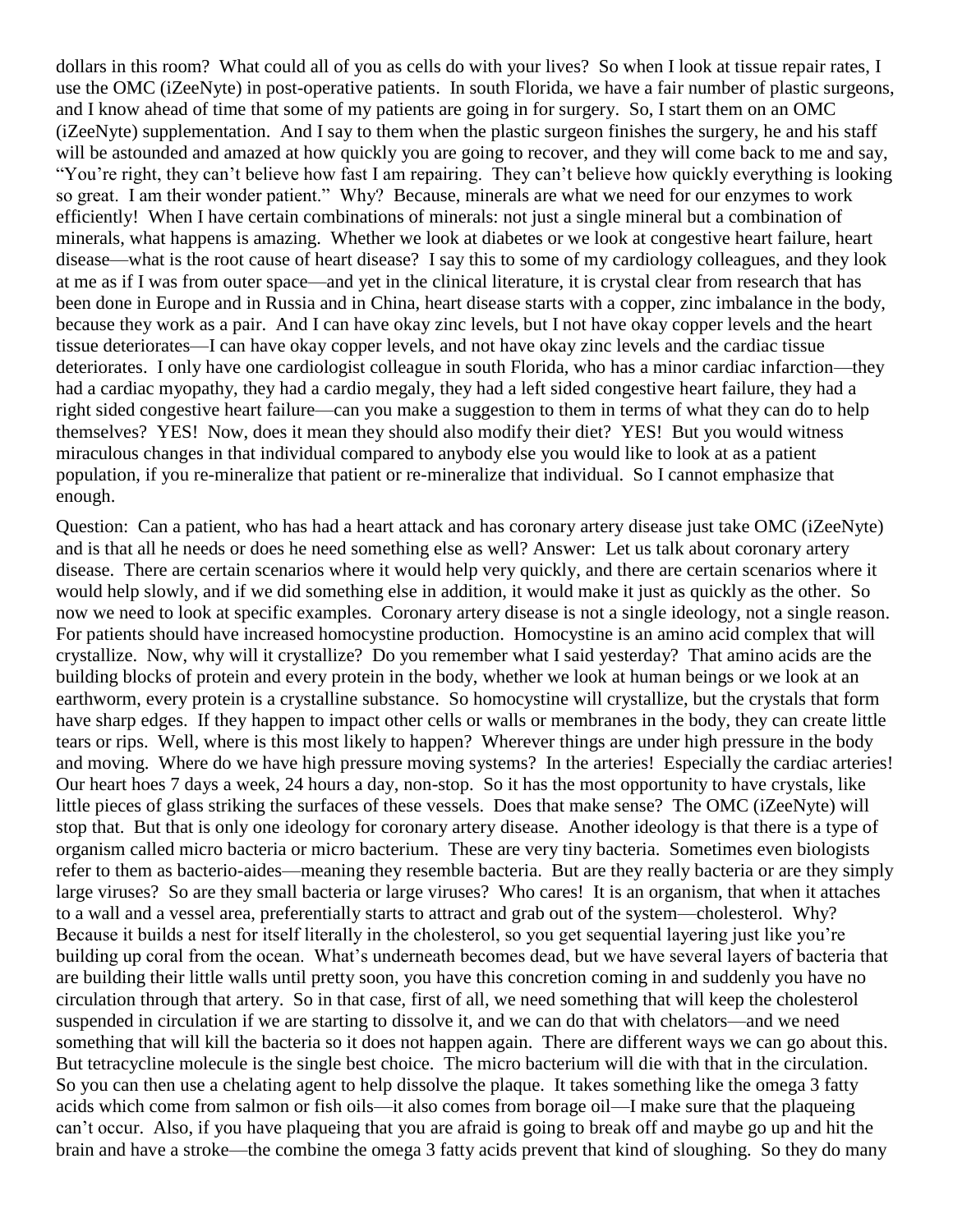different things. If I combine: the omega 3 fatty acid with the OMC (iZeeNyte), I have covered all my bases. How simple is that? We are talking about two things.

Question: What is an ideal time of day to take the OMC (iZeeNyte)? Answer: I could give you different examples or rationale why I would take it in the morning, or on an empty stomach for certain situations. The reality is if I hold it sublingually for 30 seconds—now 30 seconds is actually a lot longer than you think it is—if you hold it sublingually for 30 seconds, a large quantity of that will actually absorb into the lymphatic system. Once it is in the system, it doesn't matter. It's in—it is going to absorb. If I had certain situations where I know the person is not going to be holding it in the mouth to allow for that kind of absorption (they are going to swallow it), then if you want to maximize or speed up the absorption process—taking it on an empty stomach is obviously going to make sense. By the same token, if they happen to take it with food, does it make a big difference? No, it does not make a big difference. If they are taking it every day, they are absorbing those substances. They are absorbing them. I have to say one more thing, which I forgot when I was talking about sports injuries. When I put just 3 drops (iZeeNyte) into a syringe along with B12 (because muscles use a lot of B12), and "Procaine" (which also helps muscles in different ways neurologically), and inject this into a myofacial trigger point or into a muscle that is not healing—because part of the issue with the body is, that we have to deliver it to the site where the injury is or we have to deliver it to where it is needed—I'll inject the muscle—no more trigger point. That muscle starts to heal. Now sometimes the muscle will feel warm. Why? Enzyme activity is going through the roof. The tissues are going nuts. The cells are going, "Wow, let's do this—hey we can also do that and let's do that." I have used it intravenously with one of my elderly patients who has an autoimmune type of disorder and it is incredible how much better she is feeling.

## SESSION 2

Amongst the various questions I received in between the sessions, there was one young lady who asked me about a response that her doctor gave her about the absorbability of the product. So I would like to share with you and maybe expand your ability to answer that kind of question. Because she talked about the rate of absorption in terms of 100% absorption of the product, (but she was speaking in terms of coral calcium as being the primary ingredient that is being absorbed), so of course, the doctor's response was a very literal one, thinking: "well if it is 100% absorption, the calcium balance would be thrown out of kilter. So of course, not being a chemist, in terms of her background, she did not know what to say to that specifically. Although you could have a really high rate of absorption from a liquid calcium type extract or an OMC (iZeeNyte), but we are not just talking about calcium. Now, if I looked at a chemical analysis and said that calcium was the #1 element present in terms of quantity—FINE. Because if we looked at the human body, what is the #1 element found in the human body? Calcium is by far. I think potassium comes in there, if not second, then third. So certain elements we have in large quantities in the body. Again, it depends on the species of calcium. Calcium citrate responds differently than calcium oxide would. Because calcium citrate is blood calcium, if I suddenly had a large absorption of blood calcium, would I expect it to have an impact of how the blood is behaving? Certainly! But the OMC (iZeeNyte) is not calcium citrate. We have a whole variety of calcium there. We have a variety of magnesium there. We have a variety of iron there. We have some nickel, some cobalt, some zinc—we could just start going down the list. So how it behaves then, also changes, because when we mix minerals together, they work in groups and families. So how would you answer your doctor? "This is mineral complex." When you look at a delivery mechanism, we look at a liquid, a capsule, a tablet or a spray. Tablets have the least absorption—the best you can get from a tablet is 40% absorption into the body. With a capsule you can go up to 50% absorption. With most sublingual medicine, for example "sublingual nitro-glycerine", that's like 90%. OMC (iZeeNyte) given sublingual, if you just hold it there under your tongue, 100% of it will absorb. You don't even have to swallow it. Now you get some stimulation of the saliva production because it is there. So fluid may keep flowing into the mouth—but if you hold it there long enough, you will absorb all of it right there—right into the mouth—right into the mucous membranes. Some of the ways I have used it with patients in my office, patients who have had an erosive event inside of their nose, so they are bleeding—either from a virus or from something that they are reacting to—or one young man who got a little carried away with some recreational substances—I take OMC (iZeeNyte) in a dropper bottle, they tip their head backwards and I squirt it with a dropper into the turbulence of the nose. It absorbs right through the mucous membrane—right there.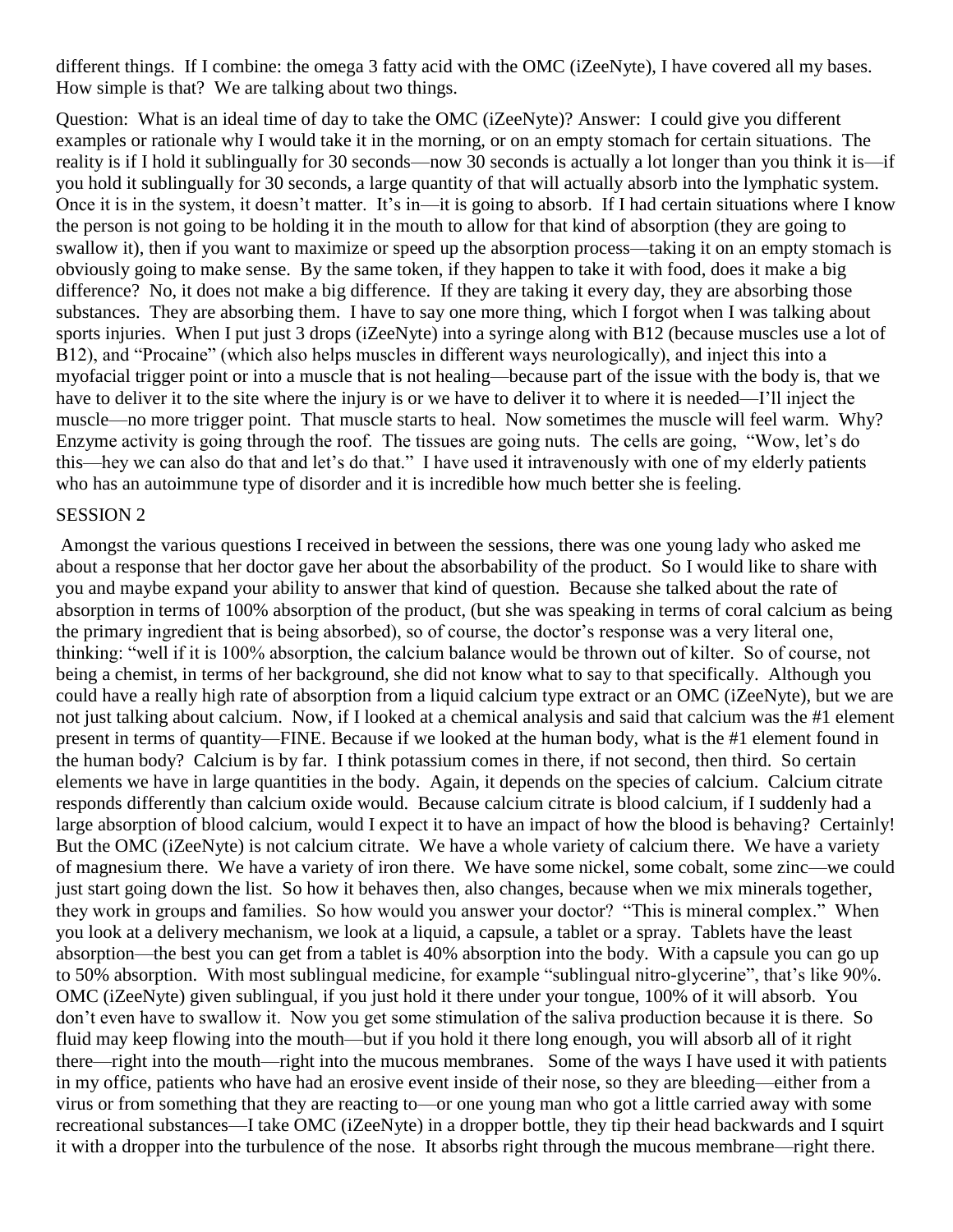If somebody is really tender around the nose, because of a cold or something like that, it will absorb through any mucous membrane. I've also have had to take foreign bodies out of a patient's eye, or they were down at the beach and someone kicked up the sand and they got the sand particles out, but it scraped the surface of the eye. Now the surface of the eye hurts—it is called corneal abrasion. I will put a drop or two of OMC (iZeeNyte) right in the eye and by the next morning the corneal abrasion is healed up. How can you beat that? Versus going down to the drug store and buying "cortisporin", ophthalmic solution for \$28, or if you have a drug plan, you can probably get it for \$10. It will also work, but it will take a week, that's all. For seasonal allergies, I would take the OMC (iZeeNyte) in a spritzer bottle and I would spritz it up into the nose. It will accomplish two things simultaneously. Firstly, it will wash the surface of the nose—an allergy can only come if an irritating substance has protein in it—because in order for you to have an immune response, you have developed an IGE—allergy response. In order to get those eosinophil white blood cells to respond, there's got to be protein in that little pollen particle. You wash that off the surface of the nose and, secondly at the same time you provide those minerals there—the self-correcting mechanisms, you ramp them up in terms of their ability to suddenly deal with all that histamine—so you don't need anti-histamine. You have just increased the efficiency of what your cells can do—dramatically. At the same time you have physically washed off whatever the irritating thing was that your immune system was starting to respond to. So you simply wash your nose the same way you wash your face or brush your teeth—every night. As soon as the season is gone and you are not re-exposing yourself to those things, you don't need to continue. But in the meantime, you also have now developed soft tissue addiction to some kind of anti-histamine substance like "Robotussin" or something like that, the moment you stop, whether you are exposed to the allergens, or not, you blow up, because the tissues have become dependent upon it. That is one thing they don't tell you—the fact that as you continue to use things like "Flonas" you become dependent upon it, so the moment you stop—boom! You got it and you think, "Oh, I still have my allergies", and you say to yourself, "I've got to spray some more 'Flonas'. I've got to spend another \$30 for that product so I can use it every month." Well, guess what? We could put you into a plastic bubble and be feeding you filtered air, you stop the "Flonas" and you will blow up. Where is the allergy? There is no allergy! You have just become addicted to the drug.

Question: Physicians have indicated the fact that too much calcium can give a negative impact in the body. Is that true? Answer: I indicated yesterday, when I was going through different species of calcium and the fact that calcium oxide is a very inert type of compound—very un-reactive. You know where it is used the most in our society, besides as filler? In paint, because it is a wonderful paint pigment base, it is a nice soft white color and doesn't fade with sunshine. So if I paint the outside of my house with that, because I want a nice white picket fence and the calcium oxide that is in there, it stays white— winter, spring, summer, and fall. So it is wonderful for that. It's like titanium dioxide—the whitest pigment that somebody can use. So the whitest, brightest paint has a lot of titanium dioxide in it. Why? It is so un-reactive. It stays white forever. But if I take that form of calcium, what will it do for me? Well, it will make the coating of my gut nice and white until it moves on out through. It will make my stool lighter colored. That's all it will do. I do not absorb it into my body. I do not produce enough stomach acid to dissolve it no matter what age I am. So what is so wonderful about the OMC (iZeeNyte) is it has several different forms of calcium in there. Each different kind of calcium supports cellular function to some extent. One form will help a lot more in a human cell than this form over here, but that form is still usable. The body can convert it easily because it is already bound to a carbon matrix. So it is very easy for the body to transform that. The liver uses one kind of calcium, the endo-bone uses a different kind of calcium, the long staff of the bone uses its kind of calcium, and the heart uses a different kind of calcium. I named a bunch of them yesterday. One of the reasons the advanced cardiac life support protocols keep shifting all the time is because at first they realized that the heart really needed calcium when it was in major distress or too swollen. So they started adding calcium chloride. Well, calcium chloride does work with the heart, but it's awfully rough. So here is the heart struggling and all of a sudden it gets slapped with the calcium chloride. Sometimes it was just too much. It would overwhelm the heart. So they started to play around with the dosage that the emergency medical textbook would use. In reality, if they used the OMC (iZeeNyte) mixed with a little copper, the heart would actually just shrink right there. They would save a lot more lives, but you would have to have a bunch of articles published on that. You would have to have animal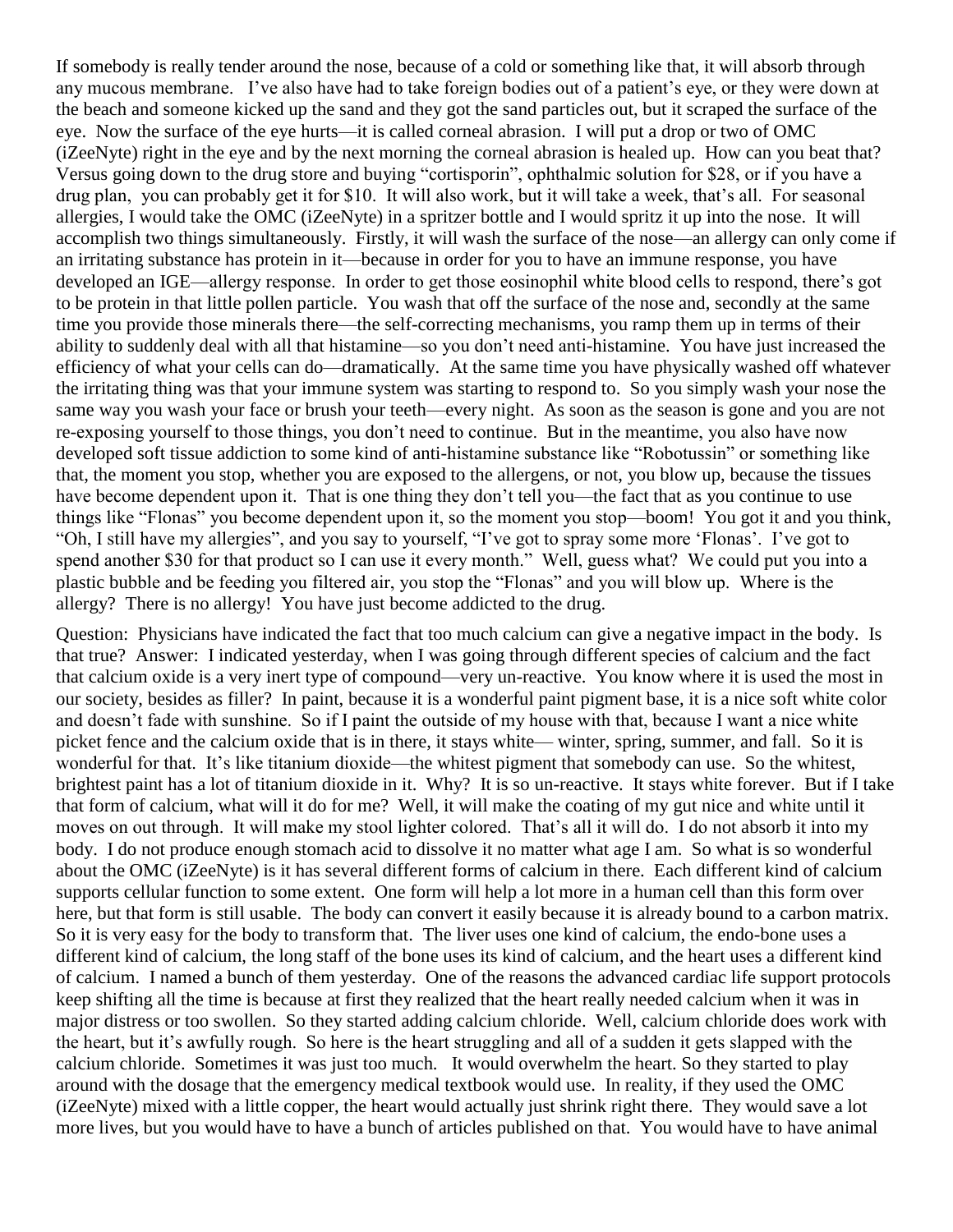studies done and so forth before the establishment would shift to something like that. But from a strictly logical point of view, that would make a heck of a lot of sense and be more life saving.

Question: How fragile is the OMC (iZeeNyte) in terms of losing its charge or its ability to do something? Answer: It's not that fragile. So if people have braces, they don't have to worry. The only thing is, because there are a number of different metals in this complex, could they react with some of the metals in the mouth? Because we have saliva, we have a certain amount of acidity or alkalinity in the saliva. We also have amylase, which is an enzyme that helps us digest carbohydrates. If all these substances are there, plus we also have bacteria in our mouth, and I suddenly add these things in, could I do something that might change the surface oxidation of chromium-plated braces? Yes, I could see that happening. Would I be concerned that it would actually manage to dissolve some of the chromium off the braces? No. Chromium actually helps you with glucose metabolism, so I wouldn't be too worried about that. If it looks like it would become too unsightly, you could always go to putting it into apple juice or cranberry juice. Then just brush your teeth. Then you don't have to worry about any discoloration of braces, if that was one of your concerns. Putting in a metal spoon, does that change its charge? No! How could it be that fragile? If it is able to do all these other things, if it is able to penetrate like it can into the cells, how can it be that fragile? It is not that fragile. What I would not do with an OMC (iZeeNyte) is I would not put it into a glass that had lead-based glazes on it, because it could certainly pull some of that lead out. But they tell you not to cook with that anyways. The OMC (iZeeNyte) could be more reactive with that type of surface in terms of actually leaching things out of there. So I wouldn't use that as my storage container.

Question: Can you treat asthma with OMC (iZeeNyte) and if so how much? Answer: Asthma is a multifactorial process, which means that many different things are coming together to create the response. Certainly, not one of the small issues of that is the person's own thought process and their relationship with other members of their family. So I can give you as an example, one of my patients, a young woman, who has fairly advanced bronchitic asthma—it is considered a chronic obstructive pulmonary disease. Her father brought her to the clinic. They live out in the country area. They passed by a field where they are growing some things that he knows she is extremely allergic to. But she is asleep in the car. They drive past the field and the father sees it. His anxiety goes up, his heart starts beating fast, he thinks, "Oh my she is going to go into an asthmatic attack". Nothing happened. They come to the clinic and I check her out. She looks like she is doing very well. I said I'll see her in about two months and sent them on their way. Going home—for whatever reason, he drove the same road back home (I would have driven a different route). They are going by the field, but now she is awake. She sees the plants. Boom! An acute asthmatic attack—started to gasp! The father starts to panic and brings the car to a stop. Comes racing back to the clinic. They rush her in—she is turning blue. We give her some "susperin" and so forth. We start to open up the airways, but what I am trying to point out to you is that part of it is psychological in terms of the individuals themselves. Will the OMC (iZeeNyte) make a direct impact on that? No. Unless there is a psychological imprint that says, "If I take this medicine, I know I am going to get better". That also works. That is why when arriving to the emergency room they usually start to calm down. Arriving in the doctor's office, they calm down. When I walk into the room, they calm down even more. If they don't, then you shake them a little bit. That aspect is part of asthma. There is a definite correlation in terms of the dynamics of interaction between the child and the parents—more often the mother than the father. Sometimes what those children need is a "parent-ectomy". Let's go back to a physiologic model. Let's just talk about physiology. If it is going to help with an allergic reaction and a histamine response, as I talked about earlier, will it then help with a histamine response in the lungs? Yes, it will. Will it help with the mucous production response, which starts to actually close off the airwaves? Yes, it will help. But the other factors will have to be taken into account, because people can bring on their own asthmatic attack.

Question: Can you use the OMC (iZeeNyte) in your eyes if your eyes have become irritated by photoeletronic irritation, like working in front of the computer screen all day? Answer: Yes, you can. You will see the swelling will go down and the redness will disappear.

Question: If a patient is on a calcium channel blocker, can they use the OMC (iZeeNyte)? Answer: Yes, they can. Remember, I said earlier, different forms of calcium have different impacts in different parts of the body. Calcium citrate and calcium chloride would annoy the heart if they were taking a calcium channel blocker.